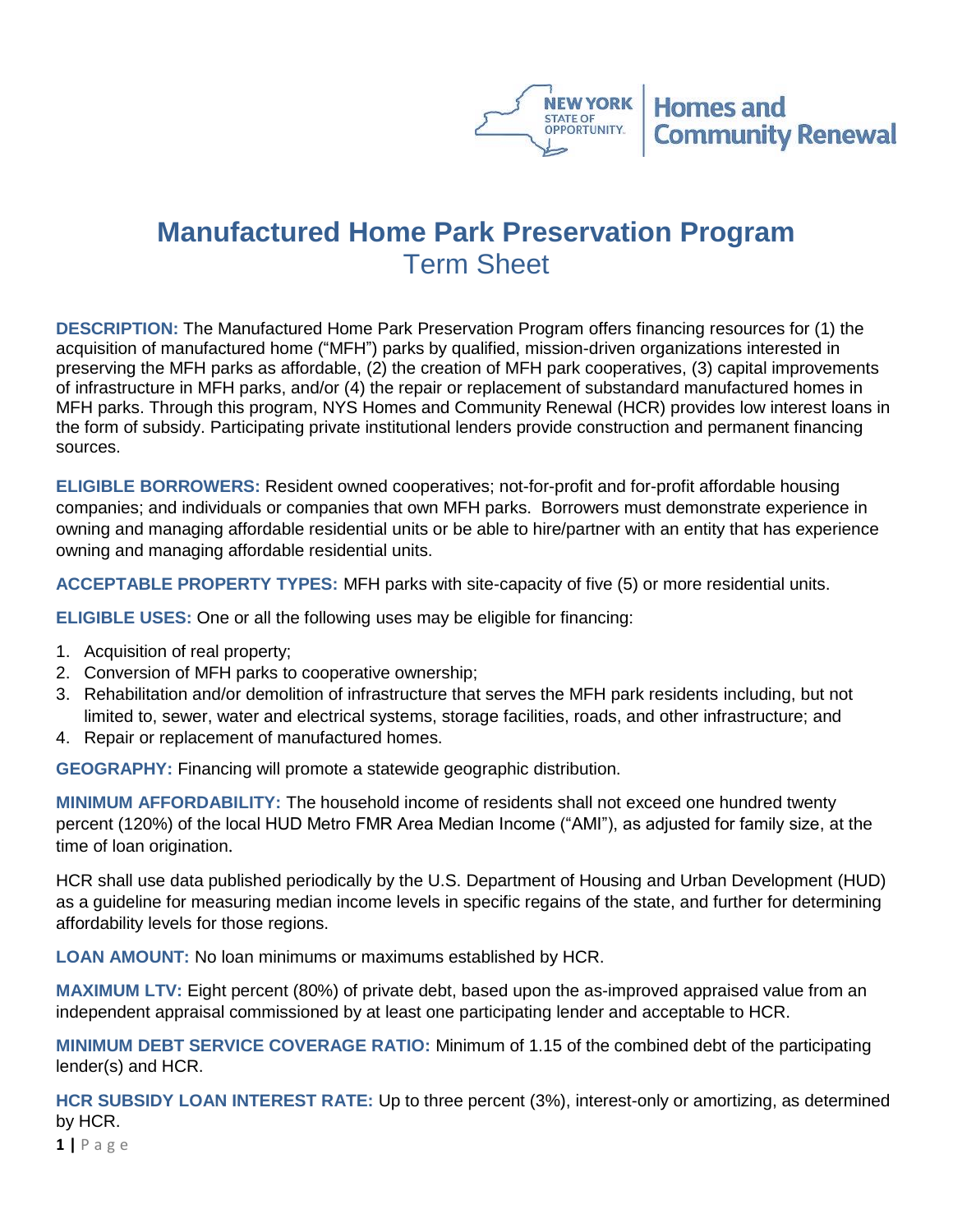**HCR SUBSIDY LOAN TERM:** Not to exceed 30-years.

**HCR SUBSIDY LOAN AWARD MAXIMUM:** \$40,000 multiplied by the number of occupied homes in the MFH Park. Exceptions may be made based on anticipated occupancy levels, as determined by HCR.

**ENTERPRISE SUBSIDY AWARD:** Additional subsidy funds may be available as a grant through Enterprise Community Partners, Inc. ("Enterprise"). Any grant shall be subject to terms and conditions acceptable to Enterprise and HCR.

**EQUITY REQUIRMENTS:** None established by HCR.

**PAYMENTS:** Monthly amortizing principal and interest payments in addition to escrows for taxes and insurance (as applicable).

**PRE-PAYMENT:** Flexible pre-payment options may be available.

**SECURITY:** HCR's subsidy loan may be subordinate to the participating lender(s)' security.

## **ALLOWABLE COSTS:**

- Origination Fee cannot exceed two percent (2%) of the loan amount;
- Developer Fee cannot exceed ten percent (10%) of allowable projects costs;
- Co-op Technical Assistance Advisor Annual Fee cannot exceed one-half of one percent (0.5%) of the loan amount;
- Servicing Fee of the HCR subsidy loan cannot exceed one-quarter of one percent (0.25%) of the loan amount.

**STANDARD OPERATING RESERVES:** Three months of maintenance and operating expenses, and permanent debt service.

**MORTGAGE INSURANCE:** If permanent mortgage insurance is to be provided, the insurer must be acceptable to HCR.

**APPRAISAL REPORT:** The project's acquisition cost must be the lesser of the actual acquisition cost or the value supported by an as-is value from an independent appraiser licensed to practice in the State of New York and acceptable to HCR. The appraisal must be consistent with HCR's analysis of rents and operating expenses. If needed, HCR may request an independent market study be conducted.

**REGULATORY AGREEMENT:** Borrowers will be required to enter into a Regulatory Agreement to ensure compliance with HCR policy for a minimum of the term of the loan. Exceptions may be made upon approval by HCR. Requirments include, but are not limited to:

- Ground leases must:
	- $\circ$  Renew automatically and can only be terminiated by the MFH park owner due to an egregious violation of the lease;
	- o Initially be set at, and shall not exceed, fair market rent for MFH parks in the county or metropolitan area, which ever is higher;
	- $\circ$  Thereafter, annual ground lease rents may increase by no more than the three percent (3%) annually; and
	- $\circ$  The combined rent and lease payments shall not increase by more than three percent (3%) annually.
- Restrictions on transfers and resales, as approved by HCR;
- Restrictions on take-outs by participating lenders, as approved by HCR.